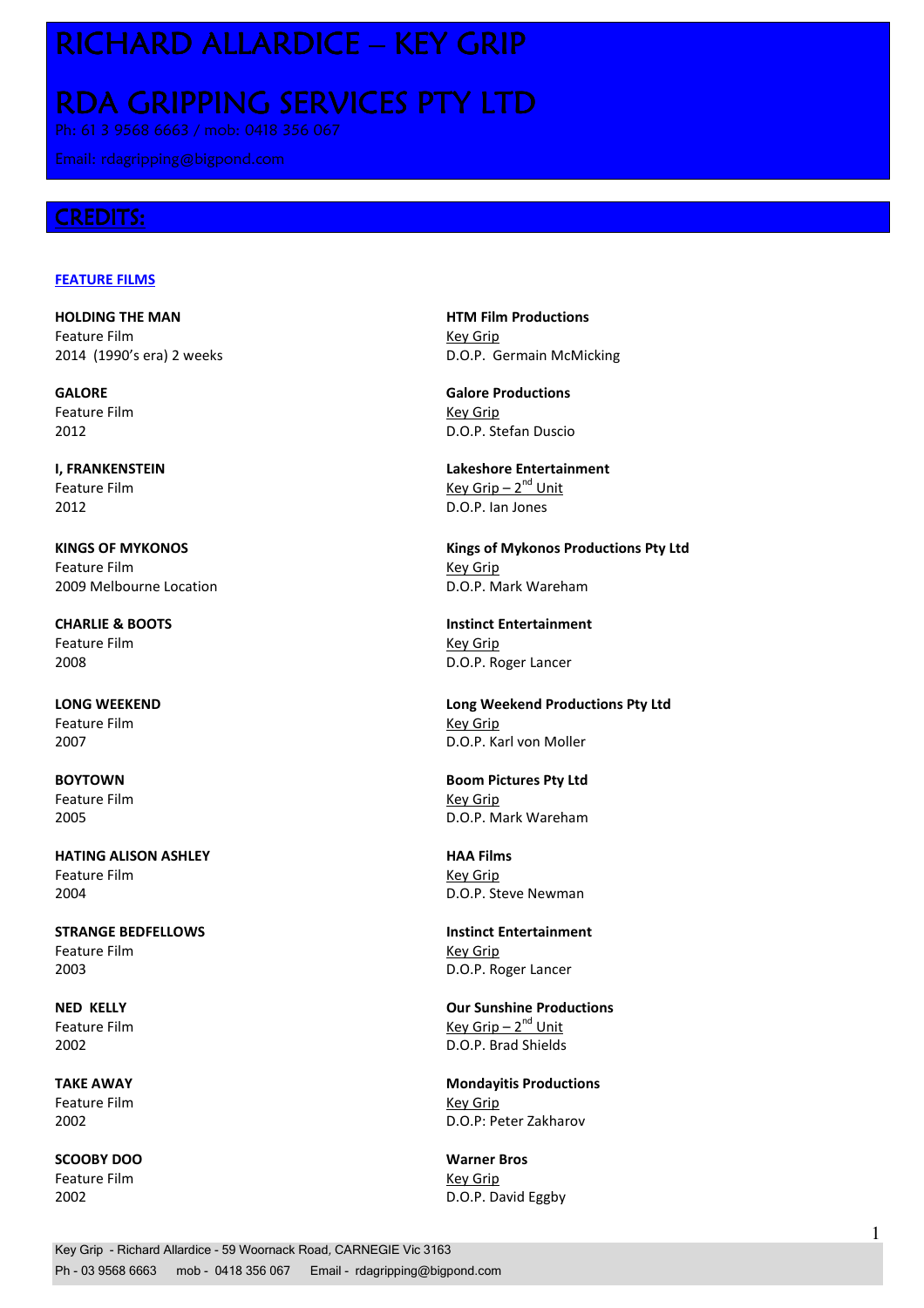QUEEN OF THE DAMNED Warner Bros Feature Film  $Key Grip - 2<sup>nd</sup> Unit$ 2001 D.O.P. Ian Jones

Feature Film **Key Grip** 

THE WOG BOY GO Films Feature Film **Key Grip** 

Feature Film **Key Grip** 

Feature Film **Key Grip** 

AMY Cascade Films Feature Film **Key Grip** 

THE PLACE OF THE DEAD LWT Britain Feature Film **Key Grip** 

THE INNER SANCTUARY **Intensity Films** Feature Film **Key Grip** 

THE MAN FROM SNOWY RIVER 2 The Burrowes Film Group Feature Film **Assistant Grip** 

Feature Film 2<sup>nd</sup> Grip

HORSEPLAY 4 Horsemen Pty Ltd 2000 D.O.P. David Eggby

D.O.P: Roger Lanser

NIGEL NIGEL **NIGEL** D.O.P: Karl Von Moller

MUGGERS Muggers Films D.O.P: Roger Lanser

D.O.P. David Parker

D.O.P: Nino Martinetti

D.O.P: Barry Malseed

EVIL ANGELS Warner Bros/Cannon Inc Feature Film **Assistant Grip** D.O.P: Ian Baker

D.O.P: Keith Wagstaff

BACKSTAGE **The Burrowes Film Group** Feature Film **Assistant Grip** D.O.P: Keith Wagstaff

GARBO **Eclectic Films** D.O.P: Geoff Burton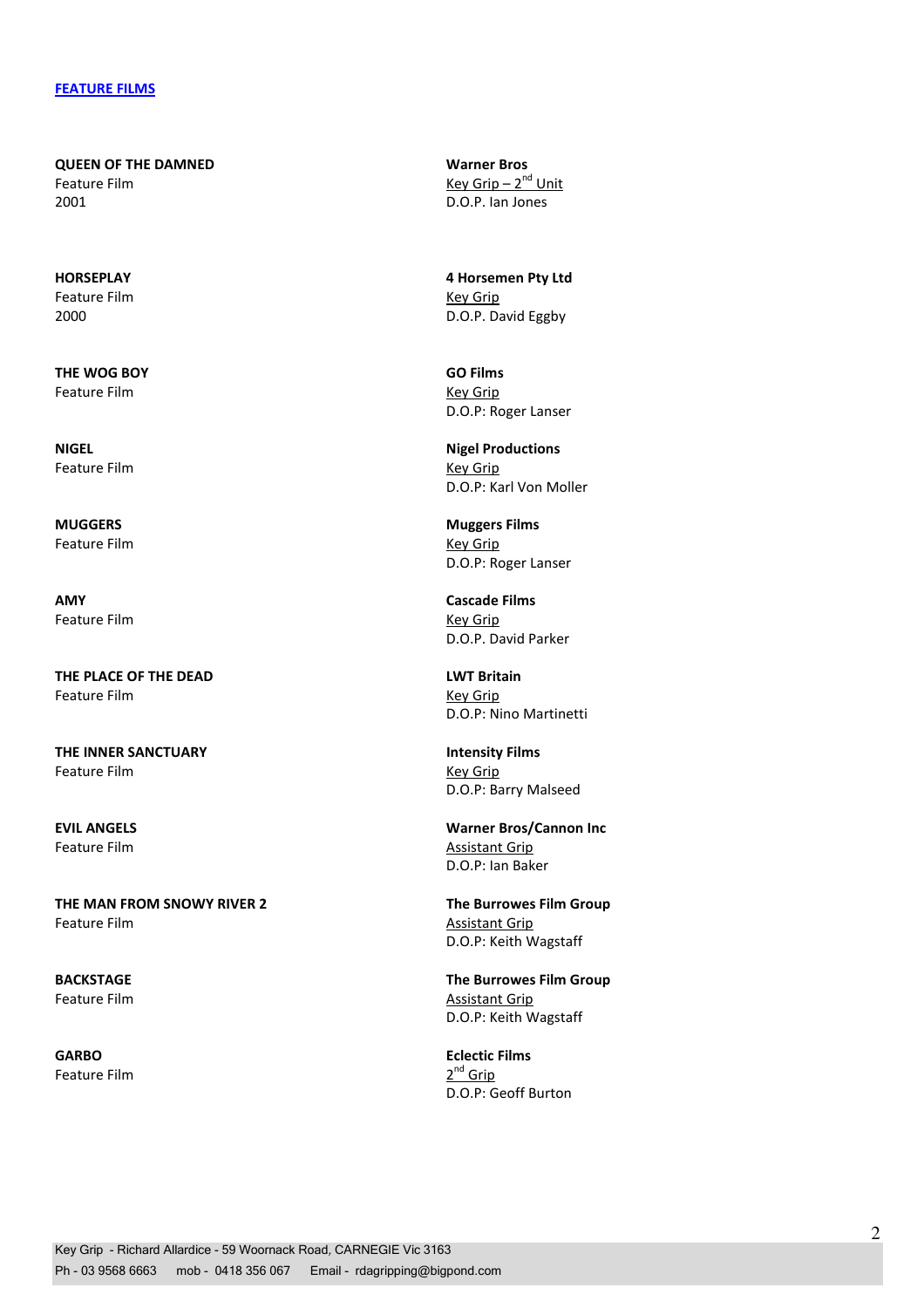#### **TELEVISION MOVIES**

Television Movies **Key Grip** 

UNDERBELLY MOVIE FILES Screentime Pty Ltd Television Movies x 3 Key Grip

#### TELEVISION DRAMA

TV Drama Series **Key Grip** Key Grip

NEIGHBOURS Supplier of Truck & Equipment TV Drama Series Key Grip – 2011/12 2004/05/06/07/08/09/10/11/12/13/14/15

TV Drama Pilot Series **Key Grip** Key Grip 2010 D.O.P. Brent Crockett

TV Drama Series **Key Grip** Key Grip

TV Drama Series **Key Grip** Key Grip

TV Drama Series **Key Grip** Key Grip

TV Drama Series New York 1999 and the United States Assembly New York 1999 and New York 1999 and New York 1999

TV Drama Seiries **Key Grip** Key Grip

TV Drama Series **Key Grip Key Grip** 

MURRAY WHELAN SERIES 1 & 2 Murray Whelan Pty Ltd TV Drama Series **Key Grip** Key Grip

TV Drama Series **Key Grip** Key Grip

FAT TONY & CO FAT TONY A CO FIND TO PLY LEADER A SERIES AND THE ANNUAL SERIES OF THE ANNUAL SERIES OF THE ANNUAL SERIES OF THE ANNUAL SERIES OF THE ANNUAL SERIES OF THE ANNUAL SERIES OF THE ANNUAL SERIES OF THE ANNUAL SERI 2013 D.O.P. Joe Pickering

2010 D.O.P. Mark Wareham/Joe Pickering

WINNERS & LOSERS **Channel 7 Productions** 2013 D.O.P. Greg De Marigny 2014 D.O.P. Phil Cross ACS 2015 D.O.P. Phil Cross ACS

WINNERS & LOSERS Channel 7 Productions

RUSH Southern Star Productions No.7 Pty Ltd 2008 D.O.P. Bruce Young

CARLA CAMETTI **Buon Giorno Productions Pty Ltd** 2008 D.O.P. Leilani Hannah

UNDERBELLY Screentime Productions 2007 D.O.P. Joe Pickering

HALIFAX 6 Simpson Le Mesurier D.O.P.Brent Crockett

LITTLE OBERON Christie Films Pty Ltd 2005 D.O.P. Mark Wareham

LAST MAN STANDING **Burberry Productions** 2004 D.O.P. Laszlo Baranyai

2003/4 D.O.P. Laszlo Baranyai / D.O.P. Ellery Ryan

STATE CORONER **CORONER CORONER** Crawford Productions D.O.P. Bob Kohler